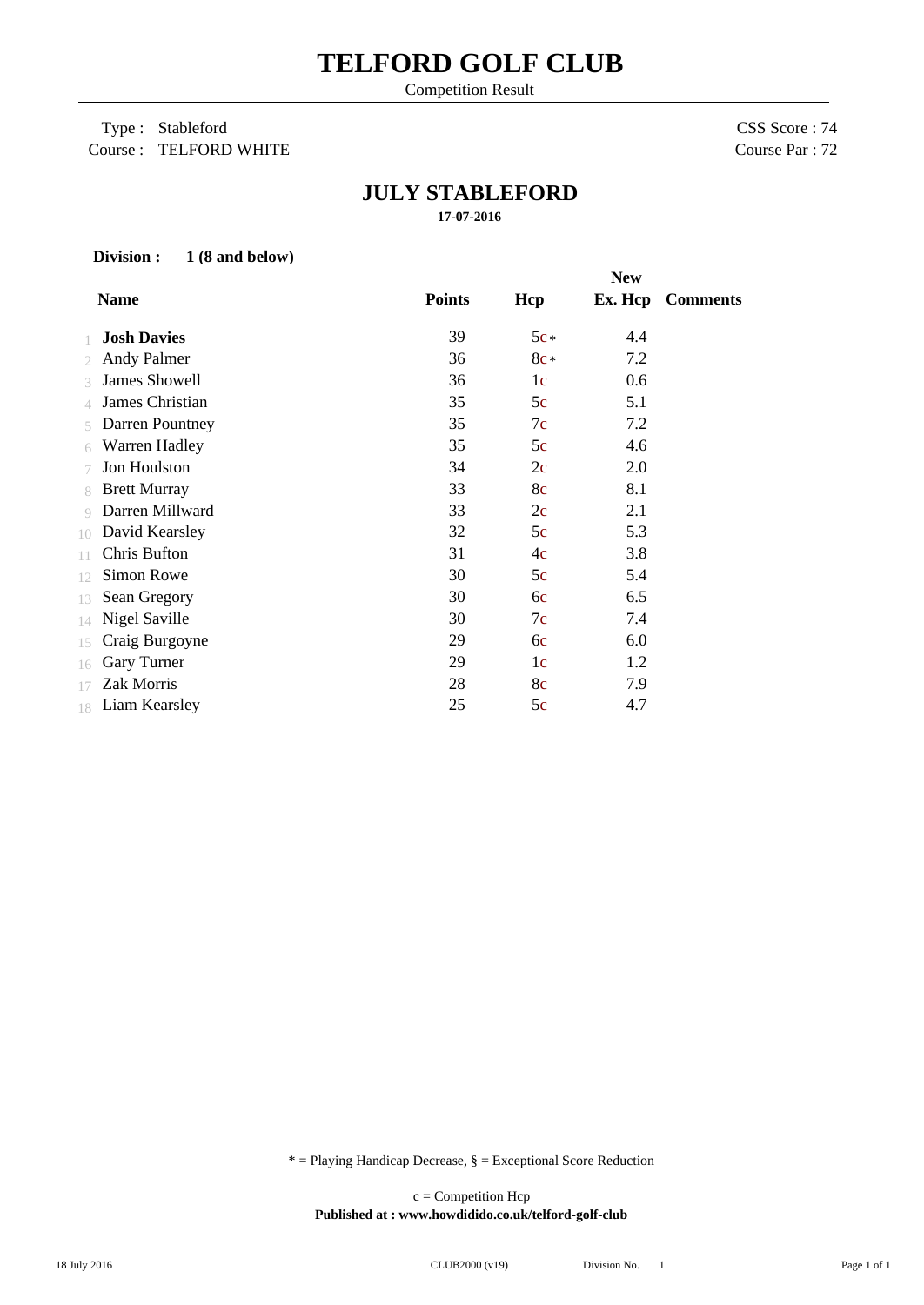# **TELFORD GOLF CLUB**

Competition Result

 Type : Stableford Course : TELFORD WHITE CSS Score : 74 Course Par : 72

## **JULY STABLEFORD**

**17-07-2016**

#### **Division : 2 (9 - 16)**

|    |                                   | <b>New</b>       |                 |         |                 |
|----|-----------------------------------|------------------|-----------------|---------|-----------------|
|    | <b>Name</b>                       | <b>Points</b>    | Hcp             | Ex. Hcp | <b>Comments</b> |
|    | <b>David Sharp</b>                | 36               | $16c*$          | 15.4    |                 |
| 2  | Chris Mcgivern                    | 34               | 12c             | 11.9    |                 |
|    | Doug Stoddart                     | 32               | 16c             | 15.8    |                 |
| 4  | <b>Kieran Morrow</b>              | 32               | 10 <sub>c</sub> | 9.9     |                 |
|    | John Sneade                       | 32               | 9c              | 9.3     |                 |
| 6  | <b>Derrick Baines</b>             | 32               | 15c             | 14.9    |                 |
|    | <b>Adam Farnen</b>                | 32               | 11c             | 10.6    |                 |
| 8  | <b>Reg Groves</b>                 | 31               | 13c             | 12.6    |                 |
| 9  | Alan Whitehead                    | 31               | 13c             | 13.3    |                 |
| 10 | David Worton                      | 31               | 15c             | 14.5    |                 |
| 11 | <b>Brian Nice</b>                 | 30               | 9c              | 8.7     |                 |
| 12 | Mick Cooper                       | 30               | 13c             | 12.9    |                 |
| 13 | <b>Howard Richards</b>            | 30               | 13c             | 12.9    |                 |
| 14 | Neil Grove                        | 30               | 10 <sub>c</sub> | 10.4    |                 |
| 15 | <b>Gerard Anslow</b>              | 29               | 13c             | 13.3    |                 |
| 16 | <b>Gary Pound</b>                 | 29               | 14c             | 14.5    |                 |
| 17 | Graham Wright                     | 28               | 15c             | 15.2    |                 |
| 18 | Michael Hope                      | 28               | 13c             | 13.1    |                 |
| 19 | Mike Houlston                     | 27               | 11c             | 10.7    |                 |
| 20 | Andy Halliday                     | 27               | 14c             | 13.6    |                 |
| 21 | Patrick Murphy                    | 26               | 15c             | 15.5    |                 |
| 22 | Franciscus Van Geijlswijk (Dutch) | 25               | 14c             | 14.4    |                 |
| 23 | <b>Tim Pearce</b>                 | 25               | 12c             | 11.8    |                 |
| 24 | Tom Brindley                      | 25               | 10 <sub>c</sub> | 9.9     |                 |
| 25 | <b>John Parkes</b>                | 25               | 12c             | 12.2    |                 |
| 26 | Martin Mackenzie                  | 24               | 14c             | 14.1    |                 |
| 27 | Roy Morgan                        | $\boldsymbol{0}$ | 9c              | 8.7     | Disqualified    |
| 28 | Grant Heighway                    | $\boldsymbol{0}$ | 13c             | 13.4    | Disqualified    |

 $*$  = Playing Handicap Decrease,  $\S$  = Exceptional Score Reduction

**Published at : www.howdidido.co.uk/telford-golf-club** c = Competition Hcp